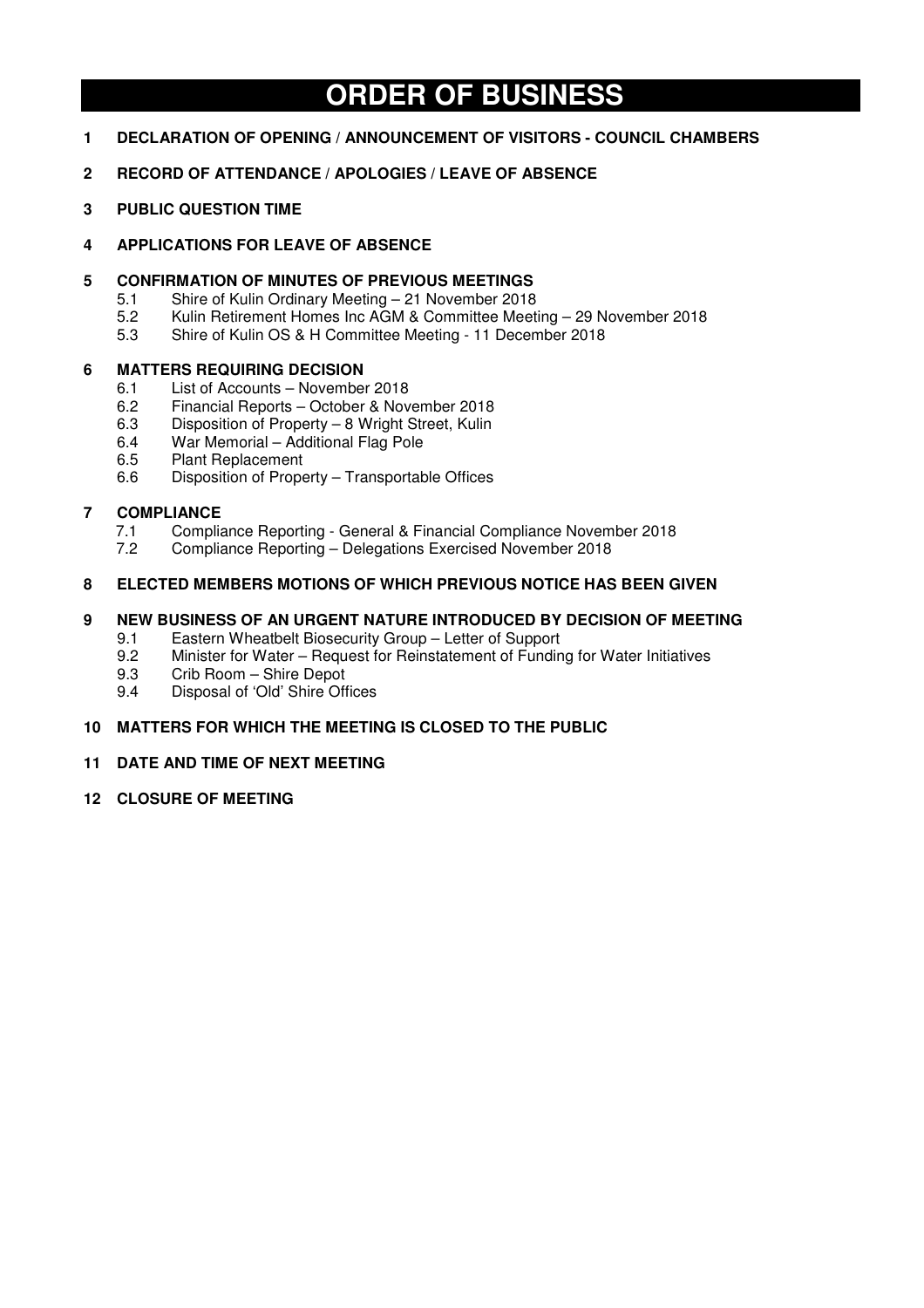# **Minutes of an Ordinary Meeting of Council held in the Council Chambers on Wednesday 19 December 2018 commencing at 3.50pm**

# **1. DECLARATION OF OPENING / ANNOUNCEMENT OF VISITORS**

## **2. RECORD OF ATTENDANCE/APOLOGIES/LEAVE OF ABSENCE**

| Attendance          |                                |                  |
|---------------------|--------------------------------|------------------|
| <b>BD</b> West      | President                      | West Ward        |
| <b>RD Duckworth</b> | Deputy President               | West Ward        |
| <b>HT</b> McInnes   | Councillor                     | Town Ward        |
| G Robins            | Councillor                     | Town Ward        |
| <b>B</b> Smoker     | Councillor                     | West Ward        |
| R Bowey             | Councillor                     | <b>Town Ward</b> |
| <b>BP</b> Taylor    | Councillor                     | Central Ward     |
| <b>MS</b> Lucchesi  | Councillor                     | Central Ward     |
| L Varone            | Councillor                     | East Ward        |
| C Vandenberg        | Acting Chief Executive Officer |                  |
| J Hobson            | Manager of Works               |                  |
| N Thompson          | <b>ESO/Minutes</b>             |                  |

# **APOLOGIES**

Nil

- **3. PUBLIC QUESTION TIME**  Nil
- **4. APPLICATIONS FOR LEAVE OF ABSENCE**  Nil

# **5. CONFIRMATION OF MINUTES OF PREVIOUS MEETINGS**

Shire of Kulin Ordinary Meeting – 21 November 2018

**01/1218** 

**Moved Cr Robins Seconded Cr Lucchesi that the minutes of the Ordinary Council Meeting held on 21 November 2018 be confirmed as a true and correct record.** 

 **Carried 9/0** 

Kulin Retirement Homes Inc AGM & Committee Meeting – 29 November 2018

**02/1218 Moved Cr Smoker Seconded Cr Robins that the minutes of the Kulin Retirement Homes Inc AGM & Committee Meeting held on 29 November 2018 be received.** 

 **Carried 9/0** 

Shire of Kulin OS & H Committee Meeting – 11 December 2018

**03/1218** 

**Moved Cr Taylor Seconded Cr Bowey that the minutes of the Shire of Kulin OS & H Committee Meeting held on 11 December 2018 be received.**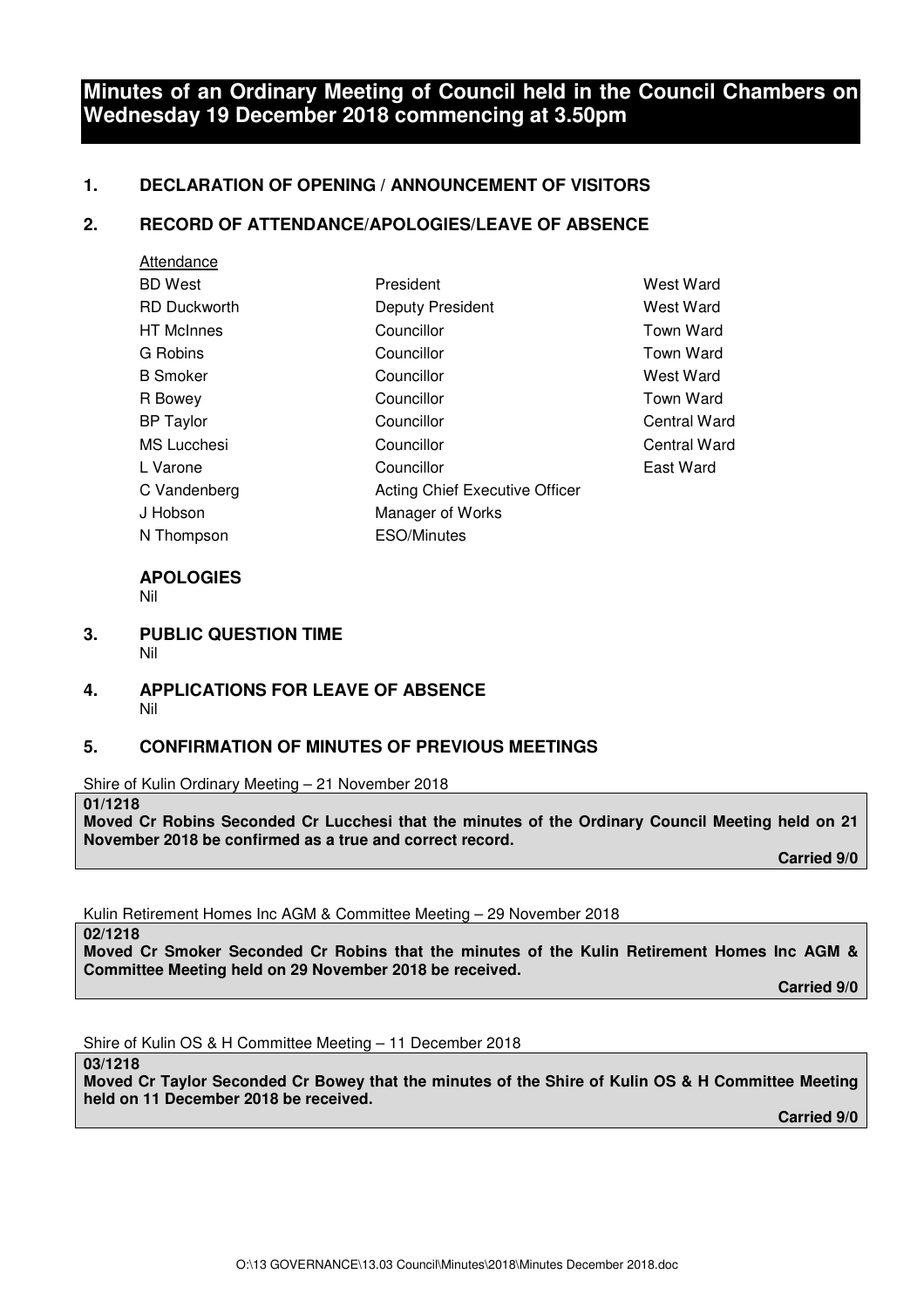# **6 MATTERS REQUIRING DECISION**

## **6.1 List of Accounts – November 2018**

**RESPONSIBLE OFFICER:** DCEO **FILE REFERENCE:** 12.06 **AUTHOR:** DCEO **STRATEGIC REFERENCE/S:** 12.01 **DISCLOSURE OF INTEREST:** Nil

#### **SUMMARY:**

Attached is the list of accounts paid during the month of November 2018 for Council's consideration.

**BACKGROUND & COMMENT:**  Nil **FINANCIAL IMPLICATIONS:**  Nil **STATUTORY AND PLANNING IMPLICATIONS:**  Nil **POLICY IMPLICATIONS:**  Nil **COMMUNITY CONSULTATION:**  Nil **WORKFORCE IMPLICATIONS:**  Nil

## **OFFICER'S RECOMMENDATION:**

That November payments being cheque no.'s 401 (Trust), 37054 – 307066; EFT No's 14673 - 14755, DD6714.1 – DD6755.3 (Municipal), credit card payments, creditor payments, payroll and other vouchers from the Municipal Fund totalling \$457,443.82 be received.

#### **VOTING REQUIREMENTS:**

Simple majority required.

#### **04/1218**

**Moved Cr Robins Seconded Cr Lucchesi that November payments being cheque no.'s 401 (Trust), 37054 – 307066; EFT No's 14673 - 14755, DD6714.1 – DD6755.3 (Municipal), credit card payments, creditor payments, payroll and other vouchers from the Municipal Fund totalling \$457,443.82 be received.** 

 **Carried 9/0** 

## **6.2 Financial Reports – October & November 2018**

**RESPONSIBLE OFFICER:** DCEO **FILE REFERENCE:** 12.01 **AUTHOR:** DCEO **STRATEGIC REFERENCE/S:** 12.01 **DISCLOSURE OF INTEREST:** Nil

#### **SUMMARY:**

Attached are the financial reports for the periods ending 31 October 2018 and 30 November 2018.

#### **BACKGROUND & COMMENT:**

Nil

#### **FINANCIAL IMPLICATIONS:**

Nil

#### **STATUTORY AND PLANNING IMPLICATIONS:**

Regulation 34 of the Local Government (Financial Management) Regulations 1996 requires local governments to prepare each month a statement of financial activity reporting on the revenue and expenditure of funds for the month in question.

## **POLICY IMPLICATIONS:**

Nil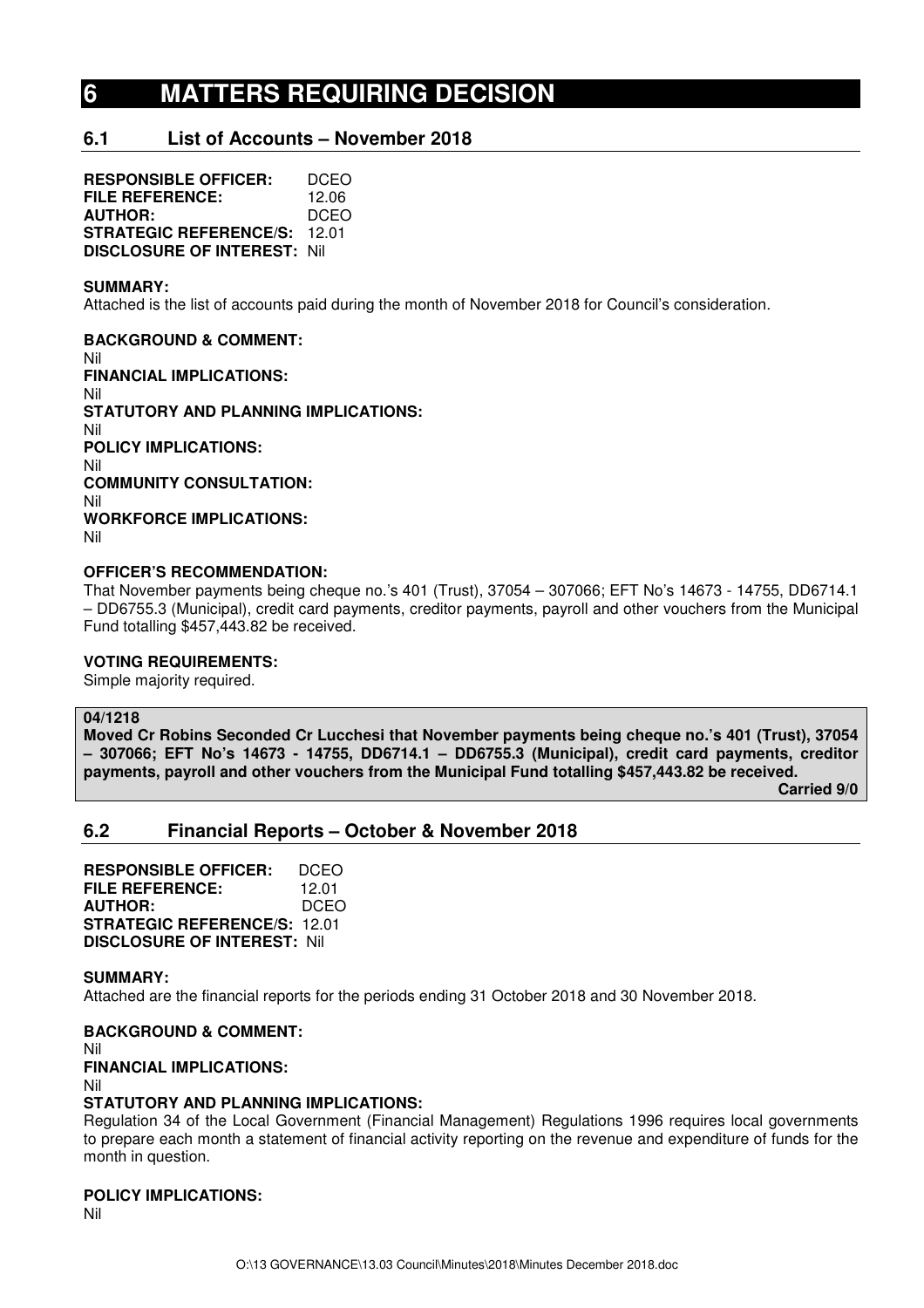## **COMMUNITY CONSULTATION:**  Nil **WORKFORCE IMPLICATIONS:**

Nil

#### **OFFICER'S RECOMMENDATION:**

That Council endorse the monthly financial statements for the periods ending 31 October 2018 and 30 November 2018.

#### **VOTING REQUIREMENTS:**

Simple majority required.

## **05/1218**

**Moved Cr Bowey Seconded Cr Varone that Council endorse the monthly financial statements for the periods ending 31 October 2018 and 30 November 2018.** 

**Carried 9/0** 

## **6.3 Disposition of Property – 8 Wright Street, Kulin**

**RESPONSIBLE OFFICER:** CEO **FILE REFERENCE:** 05.11<br>**AUTHOR:** DCEO **AUTHOR: STRATEGIC REFERENCE/S: DISCLOSURE OF INTEREST:** Nil

#### **SUMMARY:**

During the Ordinary Meeting of Council held in November 2018 Council agreed to accept an offer, pending the requirements of Section 3.58 being carried out, of \$25,000 made by Mr Wayne Clancy to purchase 8 Wright Street, Kulin.

#### **BACKGROUND & COMMENT:**

Council received an informal offer to purchase 8 Wright Street from Shire employee Mr Wayne Clancy at the November meeting of Council. As per the requirements of Section 3.58 of the Local Government Act the proposed disposition of property was advertised in the West Australian Newspaper and the Kulin Update on 30 November 2018 and 29 November 2018, respectively. A copy of the advertisement is attached for your information.

Council has received no submissions in reference of the sale.

## **FINANCIAL IMPLICATIONS:**

The sale is unbudgeted for. Council will receive \$25,000, it is recommended that Council set these funds aside to use for the purchase or construction of additional staff housing.

Mr Clancy would qualify for Council's home ownership incentive of \$70 per week, \$3640pa.

#### **STATUTORY AND PLANNING IMPLICATIONS:**

Section 3.58 of the Local Government Act provides instruction for the disposal of property of this type.

3.58. Disposing of property

(1) In this section —

**dispose** includes to sell, lease, or otherwise dispose of, whether absolutely or not; **property** includes the whole or any part of the interest of a local government in property, but does not include money.

(2) Except as stated in this section, a local government can only dispose of property to —

- (a) the highest bidder at public auction; or
- (b) the person who at public tender called by the local government makes what is, in the opinion of the local government, the most acceptable tender, whether or not it is the highest tender.
- (3) A local government can dispose of property other than under subsection (2) if, before agreeing to dispose of the property -
	- (a) It gives local public notice of the proposed disposition
		- (i) Describing the property concerned; and
		- (ii) Giving details of the proposed disposition; and
		- (iii) Inviting submissions to be made to the local government before a date to be specified in the notice, being a date not less than 2 weeks after the notice is first given;

And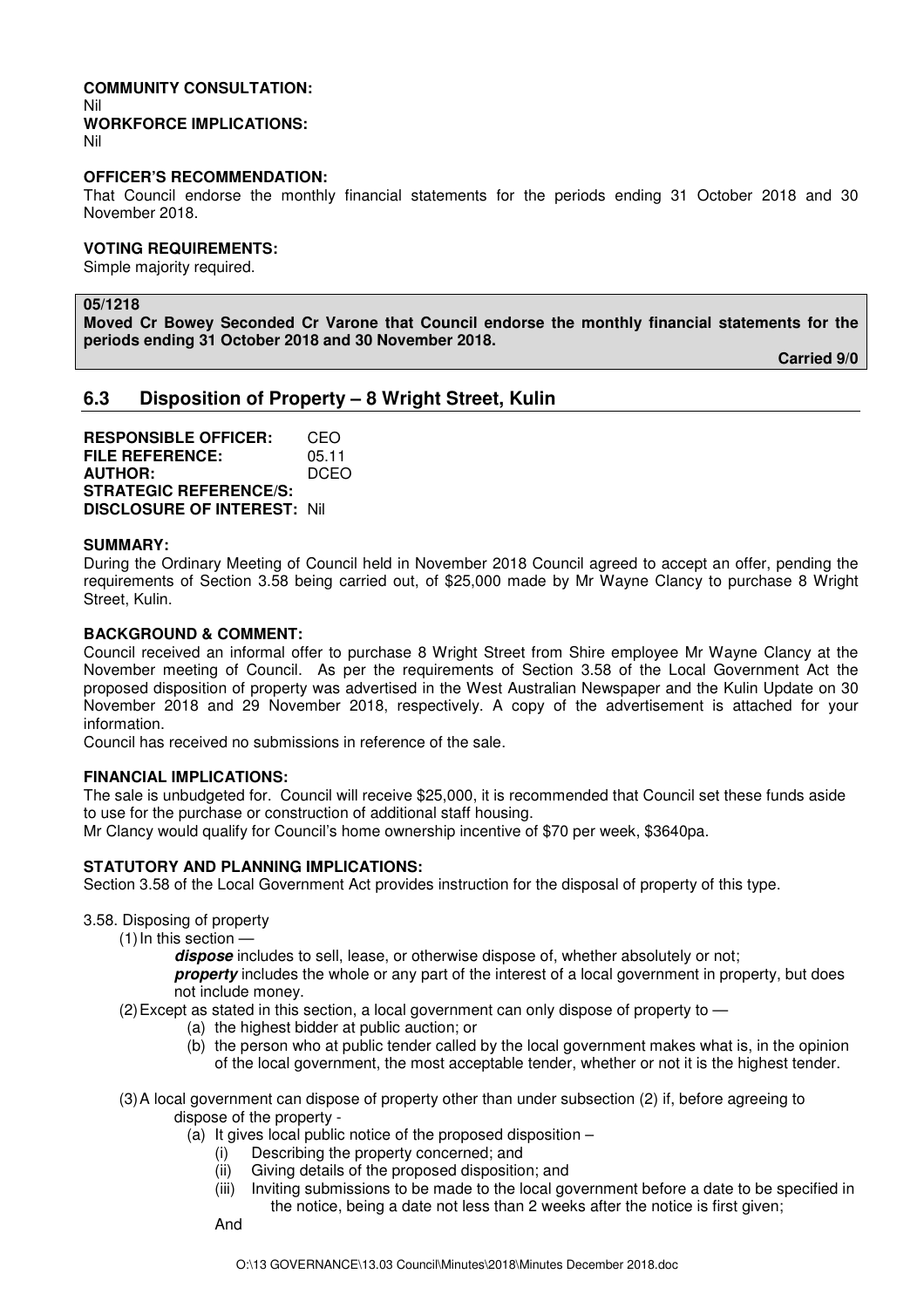- (b) It considers any submission made to it before the date specified in the notice and, if its decision is made the council or a committee, the decision and the reasons for it are recorded in the minutes of the meeting at which the decision was made.
- (4) The details of a proposed disposition that are required by subsection  $(3)(a)(ii)$  include-
	- (a) The names of all of the parties concerned; and
	- (b) The consideration to be received by the local government for the disposition; and  $(c)$  The market value of the disposition –
	- The market value of the disposition  $-$ 
		- (i) As ascertained by a valuation carried out not more than 6 months before the proposed disposition; or
		- (ii) as declared by a resolution of the local government on the basis of a valuation carried out more than 6 months before the proposed disposition that the local government believes to be a true indication of the value at the time of the proposed disposition.

**STRATEGIC & POLICY IMPLICATIONS:**  Nil **COMMUNITY/CONSULTATION:**  Nil **WORKFORCE IMPLICATIONS:**  Nil

## **RECOMMENDATION:**

That Council, having not received any submissions relating to the disposition of property following the mandatory advertising period, accept the offer of \$25,000 made by Mr Wayne Clancy for the purchase of 8 Wright Street, Kulin WA 6365.

## **VOTING REQUIREMENTS:**

Absolute majority required.

#### **06/1218**

**Moved Cr McInnes Seconded Cr Robins that Council, having not received any submissions relating to the disposition of property following the mandatory advertising period, accept the offer of \$25,000 made by Mr Wayne Clancy for the purchase of 8 Wright Street, Kulin WA 6365.** 

**Carried by Absolute Majority** 

# **6.4 War Memorial - Additional Flag Pole**

**NAME OF APPLICANT:** CDO **RESPONSIBLE OFFICER:** A/CEO **FILE REFERENCE: AUTHOR:** CDO **STRATEGIC REFERENCE/S: DISCLOSURE OF INTEREST:** Nil

## **SUMMARY:**

At the November Concept Forum it was advised that a letter had been received from Peter Mullan, Kulin RSL President, making a formal request to Council to install an additional flag pole at the VDZ War Memorial. He advised the RSL have \$800 to contribute to the project. It was agreed that staff investigate pricing and confirm the location for the additional flag pole and bring to the December Meeting.

#### **BACKGROUND & COMMENT:**

In 2017 this matter came to the Concept Forum via a request from Brendan (Meggs) Gibson, requesting consideration of an additional flag pole to fly the New Zealand flag, as he had received requests from some members of the public regarding this. At the time the work required to install a pole was considered unviable and no budget allocation was provided.

On a recent site inspection the preferred location for the second flag pole has been identified to be in line with the original pole on the right side of the plinth. The minimum footings required are 1m x 1m and this will require removal of the textured cement.

Approximate costings (minimum) are as follows:

| Flag Pole 10m                | \$2000 |
|------------------------------|--------|
| Labour & Materials -         | \$2760 |
| <b>Less RSL Contribution</b> | \$800  |
|                              | \$3960 |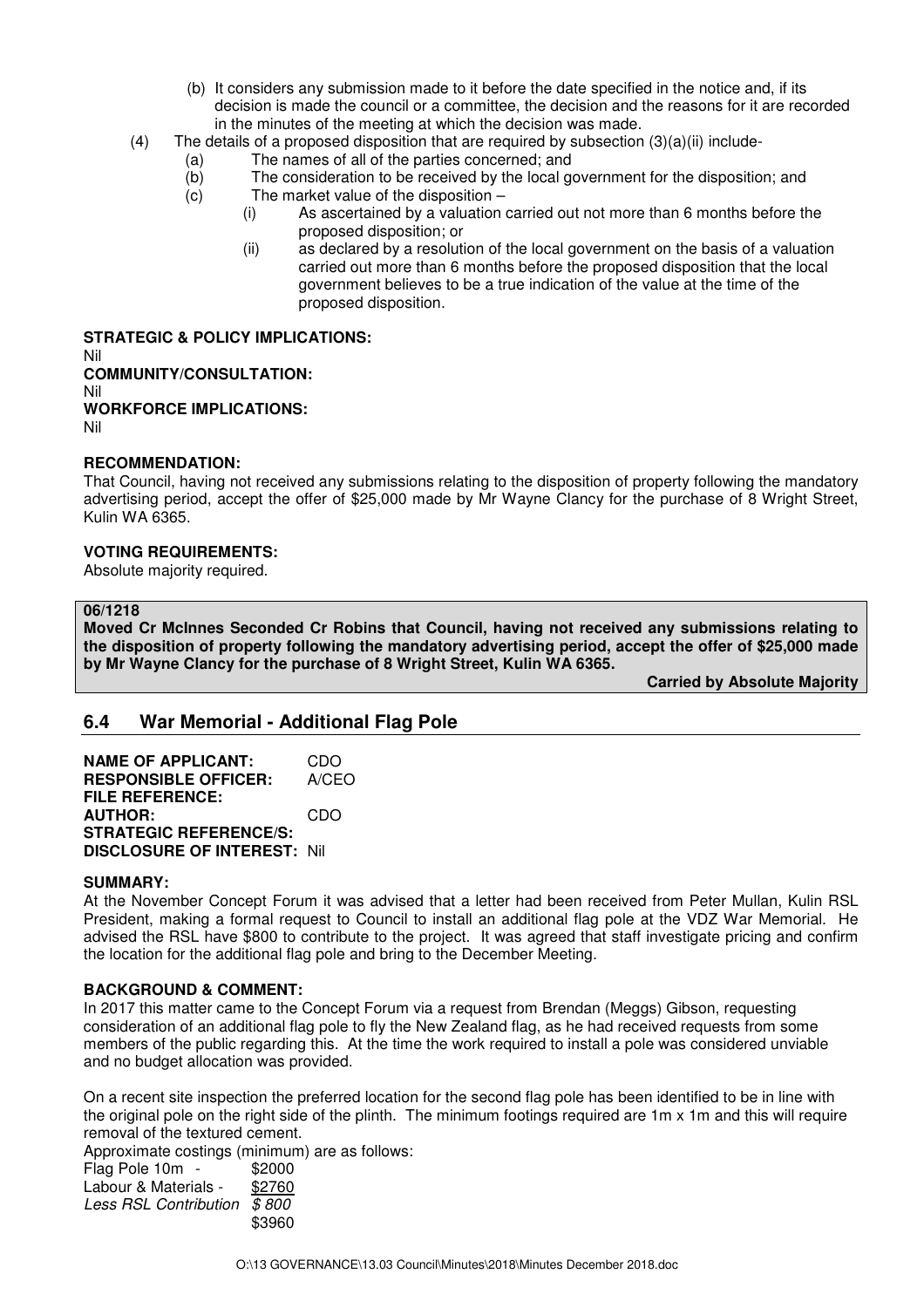### **FINANCIAL IMPLICATIONS:**

No budget allocation was made in this financial year. To be erected for the 2019 ANZAC Service expenditure would need to be approved by Council to proceed.

#### **STATUTORY AND PLANNING IMPLICATIONS:**

Nil **POLICY IMPLICATIONS:** Nil **COMMUNITY CONSULTATION:** Kulin RSL **WORKFORCE IMPLICATIONS:** Nil

### **OFFICER'S RECOMMENDATION:**

That Council authorise the expenditure to purchase and erect an additional flag pole at the VDZ War Memorial prior to the 2019 ANZAC Service.

#### **VOTING REQUIREMENTS:**

Absolute majority required.

**07/1218** 

**Moved Cr Lucchesi Seconded Cr McInnes that Council authorise the expenditure to purchase and erect an additional flag pole at the VDZ War Memorial prior to the 2019 ANZAC Service.** 

**Carried by Absolute Majority** 

## **6.5 Plant Replacement**

| <b>RESPONSIBLE OFFICER:</b>         | DCEO        |
|-------------------------------------|-------------|
| FILE REFERENCE:                     | 23.05       |
| <b>AUTHOR:</b>                      | <b>DCEO</b> |
| <b>STRATEGIC REFERENCE/S:</b>       |             |
| <b>DISCLOSURE OF INTEREST: Nill</b> |             |

#### **SUMMARY:**

Quotes have been received for the replacement and trade of two trucks budgeted for in the Shire's 2018/2019 annual budget.

#### **BACKGROUND & COMMENT:**

Quotes received for the machinery are outlined below:

#### **Replacement of 2013 Mitsubishi Canter Dual Cab**

|                          | Southwest Isuzu                                  | <b>Daimler Trucks</b>                        | Perth Iveco Centre               |
|--------------------------|--------------------------------------------------|----------------------------------------------|----------------------------------|
| Make & Model             | <b>Isuzu NH NPRCC-M15</b><br>NPR 75-190 Crew Cab | Mitsubishi Fuso Canter<br>815 Crew Cab       | Iveco 70C-DC Dual Cab            |
| <b>Engine Details</b>    | 4 cylinder<br>140kw (188hp)<br>140L Fuel         | 4 cylinder, 3L<br>110kw (144hp)<br>100L Fuel | 4 cylinder<br>170hp<br>100L Fuel |
| GVM/GCM                  | 7,500kg<br>11,000kg                              | 7,500 <sub>kg</sub><br>11,000kg              | 6,700kg<br>10,200kg              |
| <b>Delivery</b>          | January 2018                                     | 6-8 weeks                                    |                                  |
| Warranty                 | 3 year 100,000km                                 | 5 year, 200,000km                            |                                  |
| Purchase Value (inc/exc) | \$76,168/\$69,244                                | \$68,255/\$62,050                            | \$92,237/\$83,852                |
| Trade Value (inc/exc)    | \$29,000/\$26,364                                | \$36,003/\$32,730                            | \$18,000/\$16,364                |
| Net Cost (inc/exc)       | \$47,168/\$42,880                                | \$32,252/\$29,320                            | \$74,237/\$67,488                |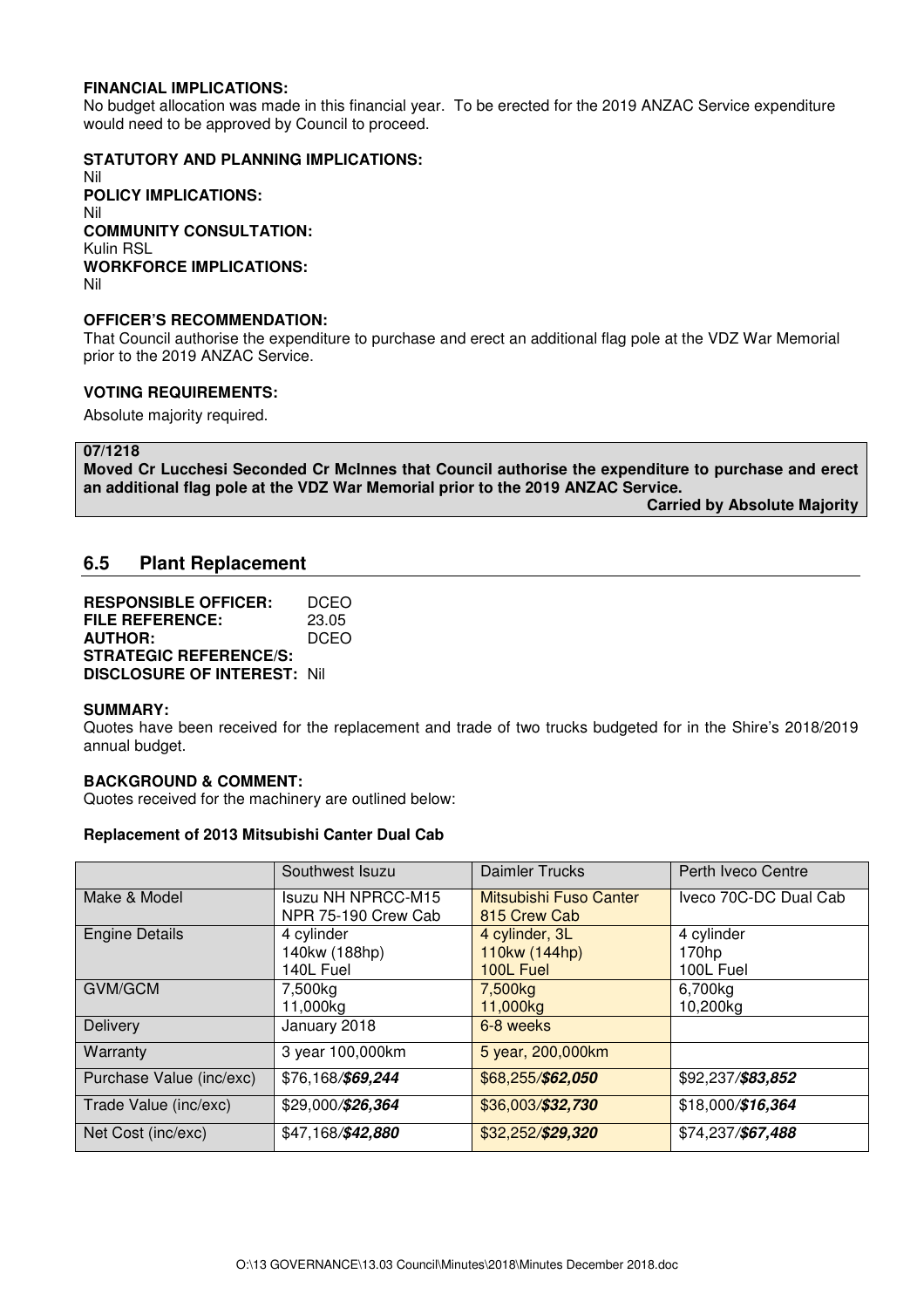## **Replacement of 2013 Isuzu NPR400 4T tipper**

|                       | Southwest Isuzu       | <b>Daimler Trucks</b>  | Perth Iveco Centre      |
|-----------------------|-----------------------|------------------------|-------------------------|
| Make & Model          | Isuzu NH NPRAC-M15    | Mitsubishi Fuso Canter | Iveco 70C-DC Single Cab |
|                       | <b>NPR 75-190 LWB</b> | 815 Single Cab         |                         |
| <b>Engine Details</b> | 4 cylinder            | 4 cylinder, 3L         | 4 cylinder              |
|                       | 140kw (188hp)         | 110kw (144hp)          | 170hp                   |
|                       | 140L Fuel             | 100L Fuel              | 100L Fuel               |
| <b>GVM/GCM</b>        | 7,500kg               | 7,500kg                | 6,700kg                 |
|                       | 11,000kg              | 11,000kg               | 10,200kg                |
| Delivery              | January 2018          | 8-10 weeks             |                         |
| Warranty              | 3 year 100,000km      | 5 year, 200,000km      |                         |
| <b>Purchase Value</b> | \$82,929/\$75,390     | \$73,051/\$68,228      | \$85,449/\$77,681       |
| <b>Trade Value</b>    | \$30,000/\$27,273     | \$30,030/\$27,300      | \$18,000/\$16,364       |
| Net Cost              | \$52,929/\$48,117     | \$43,021/\$39,110      | \$67,449/\$61,317       |

The two items of plant being replaced and the budgeted costs are outlined below:

| Plant Item                               | Estimated<br><b>Purchase Value</b> | Trade Value | Net Cost |
|------------------------------------------|------------------------------------|-------------|----------|
| 2013 Mitsubishi Canter Dual Cab crew cab | \$60,000                           | \$20,000    | \$40,000 |
| 2013 Isuzu NPR400 4T tipper truck        | \$60,000                           | \$20,000    | \$40,000 |

Council also received a submission from Mr Mike Wilson for the outright purchase of the 2013 Isuzu NPR400 4T tipper for \$30,000.

The preferred purchases are highlighted in yellow in the tables above and include the outright purchase of the Isuzu NPR400 by Mr Mike Wilson.

## **FINANCIAL IMPLICATIONS:**

The net cost of both purchases fall within the value budgeted.

## **STATUTORY AND PLANNING IMPLICATIONS:**

Nil

## **STRATEGIC & POLICY IMPLICATIONS:**

Nil

# **COMMUNITY/CONSULTATION:**

Nil

## **WORKFORCE IMPLICATIONS:**

Nil

## **RECOMMENDATION:**

That Council endorse the replacement of two trucks as per the 2018/2019 annual budget as follows:-

- Purchase of a Mitsubishi Fuso Canter 815 Crew Cab from Daimler Trucks at a changeover of \$29,320;
- Purchase of a Mitsubishi Fuso Canter 815 Single Cab from Daimler Trucks at a changeover of \$68,228
- Sale of 2013 Isuzu NPR400 4T tipper truck to Mr Mike Wilson for \$27,300

## **VOTING REQUIREMENTS:**

Simple majority required.

## **08/1218**

**Moved Cr Duckworth Seconded Cr Robins that Council endorse the replacement of two trucks as per the 2018/19 annual budget as follows:** 

- **Purchase of a Mitsubishi Fuso Canter 815 Crew Cab from Daimler Trucks at a changeover of \$29,320;**
- **Purchase of a Mitsubishi Fuso Canter 815 Single Cab from Daimler Trucks at a changeover of \$68,228**
- **Sale of 2013 Isuzu NPR400 4T tipper truck to Mr Mike Wilson for \$27,300**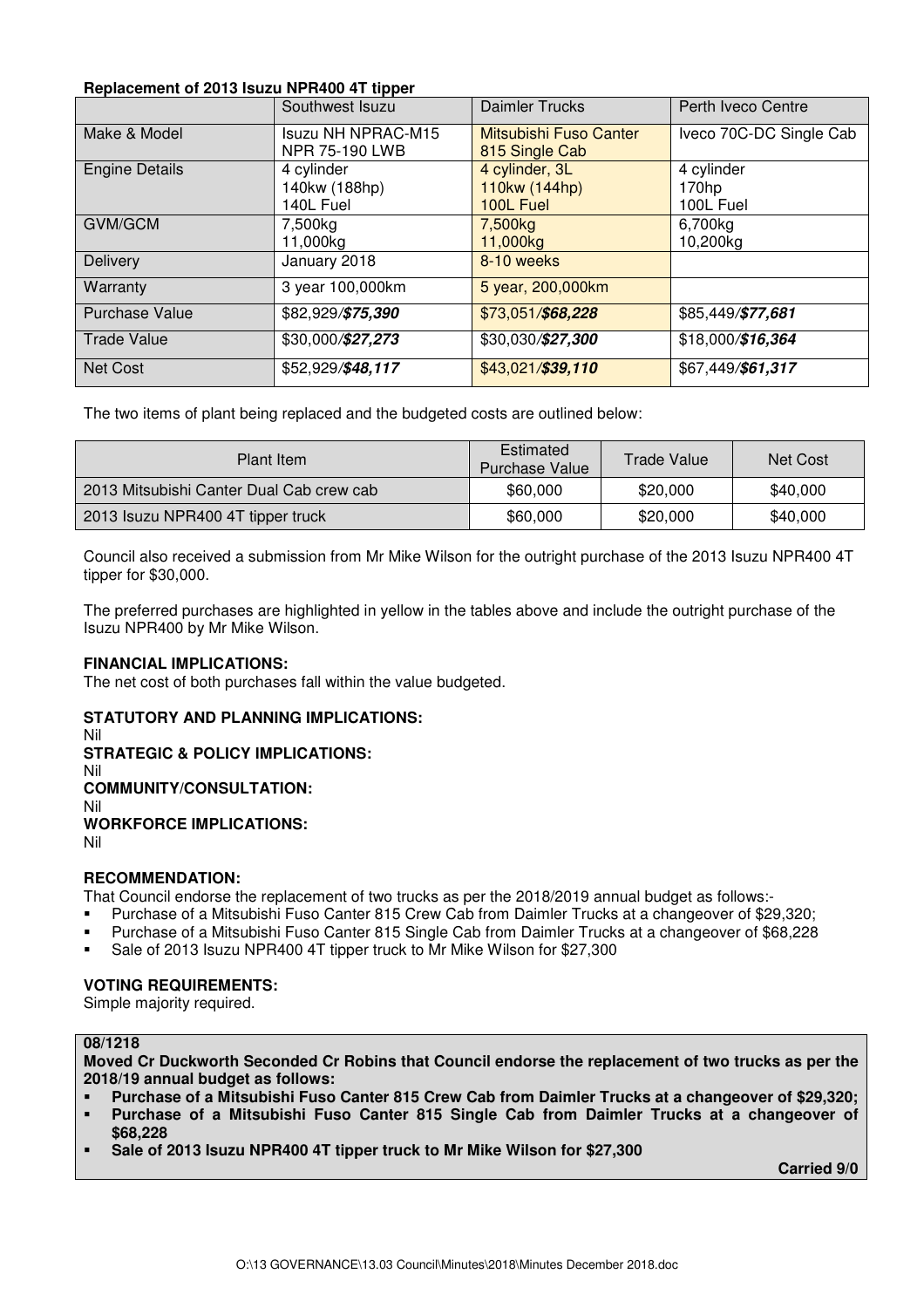**RESPONSIBLE OFFICER:** CEO **FILE REFERENCE: AUTHOR: D**CEO **STRATEGIC REFERENCE/S: DISCLOSURE OF INTEREST:** 

#### **SUMMARY:**

During the Council Forum held in November 2018 Council agreed to advertise the sale by tender of the transportable offices housed at 24 Johnston Street Kulin.

### **BACKGROUND & COMMENT:**

Council received an expression of interest to purchase the transportable offices housed at 24 Johnston Street (behind the administration offices) from Mr Ben Whisson prior to the November meeting of Council. Council determined that while the sale of the offices falls outside of the advertising requirements set out in section 3.58 of the Local Government Act 1995 (value <\$20,000) the opportunity to purchase the offices should be provided to all residents of the Shire. It was determined that a 'Sale by Tender' would be advertised in the Kulin Update.

A copy of the advertisement is attached for your information.

Council has received one tender for the purchase of the offices from Mr Whisson. The details of the tender are: \$17,600 including GST for the purchase, delivery and installation (including ground levelling site works) of the offices to a block within the Kulin town boundary.

#### **FINANCIAL IMPLICATIONS:**

The expected cost of delivery and installation of the offices is \$1,984 of shire provided plant and labour.

# **STATUTORY AND PLANNING IMPLICATIONS:**

Nil

**STRATEGIC & POLICY IMPLICATIONS:** 

Nil

# **COMMUNITY/CONSULTATION:**

Nil

#### **WORKFORCE IMPLICATIONS: Nil**

#### **RECOMMENDATION:**

That Council accept the offer of \$17,600 made by Mr Ben Whisson for the purchase, delivery and installation of the transportable offices housed at 24 Johnston Street Kulin.

## **VOTING REQUIREMENTS:**

Absolute majority required.

#### **09/1218**

**Moved Cr Robins Seconded Cr Lucchesi that Council accept the offer of \$17,600 made by Mr Ben Whisson for the purchase, delivery and installation of the transportable offices housed at 24 Johnston Street Kulin and that Mr Whisson has 90 days to finalise the sale.**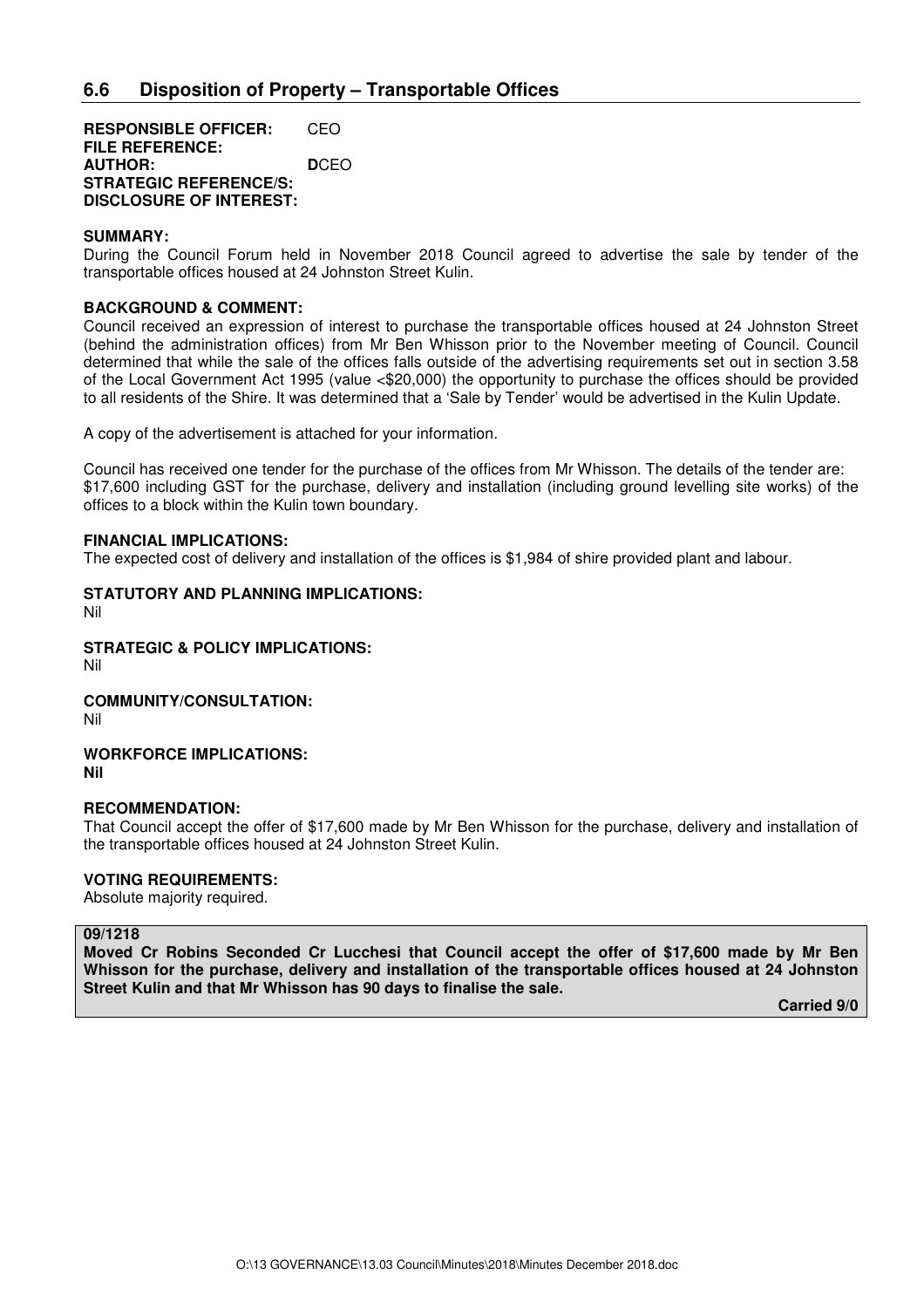# **7 COMPLIANCE**

# **7.1 Compliance Reporting – General & Financial Compliance November 2018**

**NAME OF APPLICANT:** CEO **RESPONSIBLE OFFICER:** CEO **FILE REFERENCE:** 12.05 Compliance 12.06 – Accounting Compliance **STRATEGIC REFERENCE/S:** CBP 4.1 Civic Leadership, 4.1.8 Compliance methods **AUTHOR:** CEO/DCEO **DISCLOSURE OF INTEREST:** Nil

#### **SUMMARY:**

This report addresses General and Financial Compliance matters for October 2018. This process is not definitive, each month additional items and/or actions may be identified that are then added to the monthly checklist. Items not completed each month e.g. quarterly action - will be notations.

The report provides a guide to the compliance requirements being addressed as part of staff workloads and demonstrates the degree of internal audit being completed.

#### **BACKGROUND & COMMENT:**

The Compliance team and works staff commence the monthly compliance effort immediately after the Shire meeting each month. At that time, the executive support officer will email the assigned staff member their compliance requirements for the coming month.

As the month progresses, staff in conjunction with their manager, the CEO or DCEO will determine the extent of work/action needed to complete items. During Agenda week, the Compliance Team again meets to ensure the monthly report/list is reviewed and that compliance items are completed. In preparing the Agenda report, the CEO or DCEO will sign off on completed items.

Prior month items not completed previously will be reported in the following month so Council remains aware.

## Outstanding September 2018

**FOI Statement** - Send FOI Statement to Commissioner – After Audit November **Record Keeping Plan Compliance -** Comment in Annual Report - December **ESL Reconciliation** – Annual ESL return - After Audit has been finalised - Complete **CBH Ex Gratia Rates -** Annual Invoice CBH **–** Unsure check November **-** Complete **R2R Annual report** – Annual Audited R2R Report due - After Audit received

#### Outstanding October 2018

**Electors Meeting** – 56 days after adoption Annual Report – 19 December 2018 **Audit Report** – to Dept. of Local Government – Copy to Council Website **Harvest Bush Fire Ban Processes** – Planned for 20 Dec 2018 **WALGA Roads Return** – requires audit completion and information **Air-conditioner filters –** Clean filters – Ambrose to make start **-** Complete **CRC Annual Report to DPIRD** – extension granted to January 2019

Outstanding November 2018 **Audit Reporting** – forward to Minister **Grants Commission** – Statistical Report due 31 January 2019 **Updating of Town Notice Board** – to be revamped January 2019 **WALGA Local Road Group Project Report** – submit project information return by end November - outstanding

#### **FINANCIAL IMPLICATIONS:**

In terms of meeting compliance - normal administration expense. There may be items that require additional administrative effort to complete or require external assistance to resolve. In those cases, individual financial implications will be reported.

# **STATUTORY AND PLANNING IMPLICATIONS:**

Nil

**POLICY IMPLICATIONS:**  Identified as necessary – this report Nil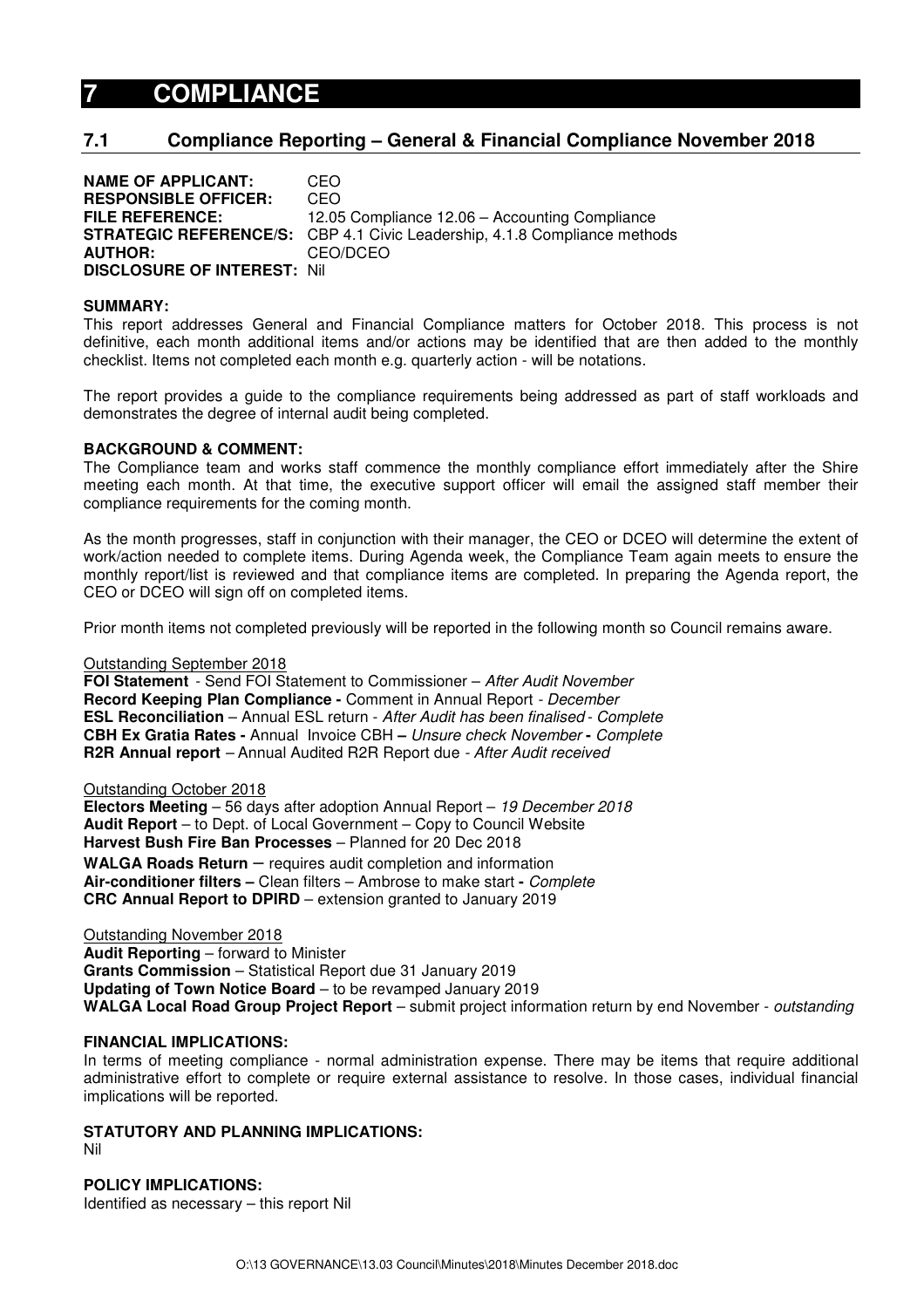## **COMMUNITY CONSULTATION:**

Nil

## **WORKFORCE IMPLICATIONS:**

Nil

## **OFFICER'S RECOMMENDATION:**

That Council receive the General & Financial Compliance Report for November 2018 and note the matters of non-compliance.

## **VOTING REQUIREMENTS:**

Simple majority required.

### **10/1218**

**Moved Cr Taylor Seconded Cr Smoker that Council receive the General & Financial Compliance Report for November 2018 and note the matters of non-compliance.** 

 **Carried 9/0** 

# **7.2 Compliance Reporting – Delegations Exercised – November 2018**

**NAME OF APPLICANT:** CEO **RESPONSIBLE OFFICER:** CEO **FILE REFERENCE:** 12.05 - Compliance **STRATEGIC REFERENCE/S:** CBP 4.1 Civic Leadership, 4.1.8 Compliance methods<br>**AUTHOR:** CEO **AUTHOR: DISCLOSURE OF INTEREST:** Nil

## **SUMMARY:**

To report back to Council actions performed under delegated authority for the period ending 30 November 2018.

To provide a comprehensive report listing of the delegations able to be exercised following adoption of a more substantial array of delegations in June 2017.

#### **BACKGROUND & COMMENT:**

This report is prepared for Council detailing actions performed under delegated authority by the respective officers under each of the delegation headings:

## **ADMINISTRATION**

|                | <b>ADMINISTRATION</b>                             |                                   |
|----------------|---------------------------------------------------|-----------------------------------|
| <b>Policy</b>  | <b>Delegation</b>                                 | <b>Officers</b>                   |
| A1             | Acting Chief Executive Officer                    | (CEO)                             |
| A2             | Agreements for Payments of Debts to Council       | (CEO/DCEO)                        |
| A <sub>3</sub> | Casual Hirer's Liability                          | (CEO)                             |
| A4             | <b>Complaint Handling</b>                         | (CEO)                             |
| A5             | Fees & Charges - Discounts                        | (CEO/DCEO/MW/MLS/CRC)             |
| A6             | <b>Investment of Surplus Funds</b>                | (CEO/DCEO)                        |
| A7             | IT & Social Media – Use of                        | (CEO)                             |
| A8             | Legal Advice, Representation & Cost Reimbursement | (CEO)                             |
| A9             | Payments from Municipal and Trust Funds           | (CEO-to numerous staff - purchase |
| orders)        |                                                   |                                   |
| A10            | Use of Common Seal                                | (CEO)                             |
| A11            | <b>Writing Off Debts</b>                          | (CEO)                             |
| A12            | Housing                                           | (CEO)                             |
| A13            | Procedure for Unpaid Rates Finance                | (CEO)                             |
|                | <b>GOVERNANCE</b>                                 |                                   |
| G <sub>1</sub> | Applications for Planning Consent                 | (CEO)                             |
| G <sub>2</sub> | <b>Building Licences and Swimming Pools</b>       | (EHO/Building Surveyor)           |
| G3             | Cemeteries Act 1986                               | (CEO)                             |
| G4             | Health Act 1911 Provisions                        | (EHO)                             |
|                | <b>HUMAN RESOURCES</b>                            |                                   |
| H1             | Grievance Procedures                              | (CEO)                             |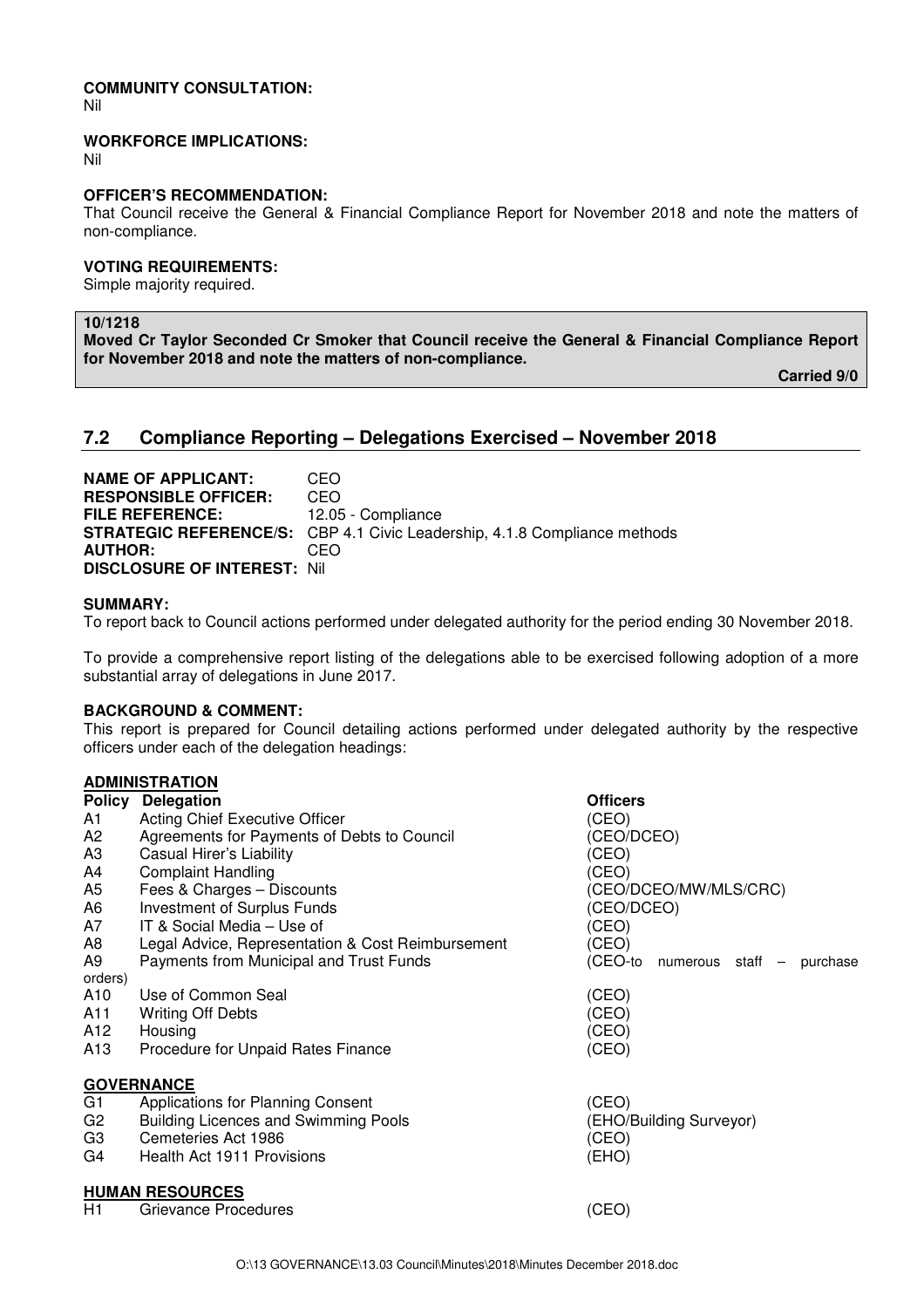## **COMMUNITY SERVICES**

| <u> Juliano III i Jerrio Lu</u>                            |                                                                                                                                                                                                                                                                                                                                            |
|------------------------------------------------------------|--------------------------------------------------------------------------------------------------------------------------------------------------------------------------------------------------------------------------------------------------------------------------------------------------------------------------------------------|
| Bushfire Control – Shire Plant for Use of                  | (CEO)                                                                                                                                                                                                                                                                                                                                      |
| Bushfire Control - Plant Use for Adjoining Shires          | (CEO)                                                                                                                                                                                                                                                                                                                                      |
| Bushfire Prohibited / Restricted Burning Periods - Changes | (Shire President/CEO)                                                                                                                                                                                                                                                                                                                      |
|                                                            | (CEO)                                                                                                                                                                                                                                                                                                                                      |
| Cat Ownership Limit - Cat Control                          | (CEO)                                                                                                                                                                                                                                                                                                                                      |
| Dog Control - Attacks                                      | (CEO)                                                                                                                                                                                                                                                                                                                                      |
| Dog Ownership Limit - Dog Control                          | (CEO)                                                                                                                                                                                                                                                                                                                                      |
|                                                            | (CEO)                                                                                                                                                                                                                                                                                                                                      |
|                                                            | (CEO)                                                                                                                                                                                                                                                                                                                                      |
|                                                            | (CEO)                                                                                                                                                                                                                                                                                                                                      |
| Unauthorised Structures - Building Control                 | (CEO)                                                                                                                                                                                                                                                                                                                                      |
| Kulin Bush Races                                           | (Kulin Bush Races Committee)                                                                                                                                                                                                                                                                                                               |
| <b>Freebairn Recreation Club Committee</b>                 | (FRC Club Committee)                                                                                                                                                                                                                                                                                                                       |
| Kulin Child Care Centre Management Committee               | (KCCC Mgmt. Committee)                                                                                                                                                                                                                                                                                                                     |
| General - Community Services Practices                     | (CEO)                                                                                                                                                                                                                                                                                                                                      |
| Seed Collection                                            | (CEO)                                                                                                                                                                                                                                                                                                                                      |
|                                                            |                                                                                                                                                                                                                                                                                                                                            |
|                                                            | (MW)                                                                                                                                                                                                                                                                                                                                       |
|                                                            | (CEO)                                                                                                                                                                                                                                                                                                                                      |
|                                                            | (MW)                                                                                                                                                                                                                                                                                                                                       |
|                                                            | (MW)                                                                                                                                                                                                                                                                                                                                       |
| Stormwater Drainage                                        | (MW)                                                                                                                                                                                                                                                                                                                                       |
| <b>Street Trees</b>                                        | (CEO)                                                                                                                                                                                                                                                                                                                                      |
|                                                            | (CEO)                                                                                                                                                                                                                                                                                                                                      |
| Roadside Burning                                           | (MW)                                                                                                                                                                                                                                                                                                                                       |
|                                                            | (MW)                                                                                                                                                                                                                                                                                                                                       |
| General - Works Practices Approvals                        |                                                                                                                                                                                                                                                                                                                                            |
|                                                            | <b>Bushfire Training Administration</b><br>Sea Containers Use of - Town Planning<br>Second Hand Dwellings<br><b>Temporary Accommodation</b><br><b>WORKS</b><br><b>Gravel Supplies</b><br>Roads - Clearing<br>Roads – Damage to<br>Roads - Roadside Markers - Management of<br>Streetscape - Improvements<br><b>Temporary Road Closures</b> |

#### **COMMENT:**

The following details the delegations exercised within the Shire relative to the delegated authority for the month of September 2018 and are submitted to Council for information (excluding delegations under A9, Payments – refer to individual order and payment listed in Accounts paid).

# **A6 Investment of Surplus Funds (DCEO)** – Local Government Act 1995, section 6.14

Municipal funds

| vpe                 | Rate  | Deposit/(Withdrawal) |
|---------------------|-------|----------------------|
| At Call             | 1.95% | \$350,561            |
| <b>Term Deposit</b> |       |                      |
| Term Deposit        |       |                      |

## **STATUTORY ENVIRONMENT:**

Building Act 2011 Bushfires Act 1954 Cemeteries Act 1986 Health (Asbestos) Regulations 1992; Health (Miscellaneous Provisions) Act 1911; Local Government Act 1995 Public Health Act 2016 Shire of Kulin TPS2 Town Planning Development Act Town Planning Scheme Trustees Act, Part III, Criminal Procedure Act 2004;

## **FINANCIAL IMPLICATIONS:**

Nil in terms of exercising delegation and reporting to Council though there may be financial implications in the case of each delegation exercised.

## **STATUTORY AND PLANNING IMPLICATIONS:**

Nil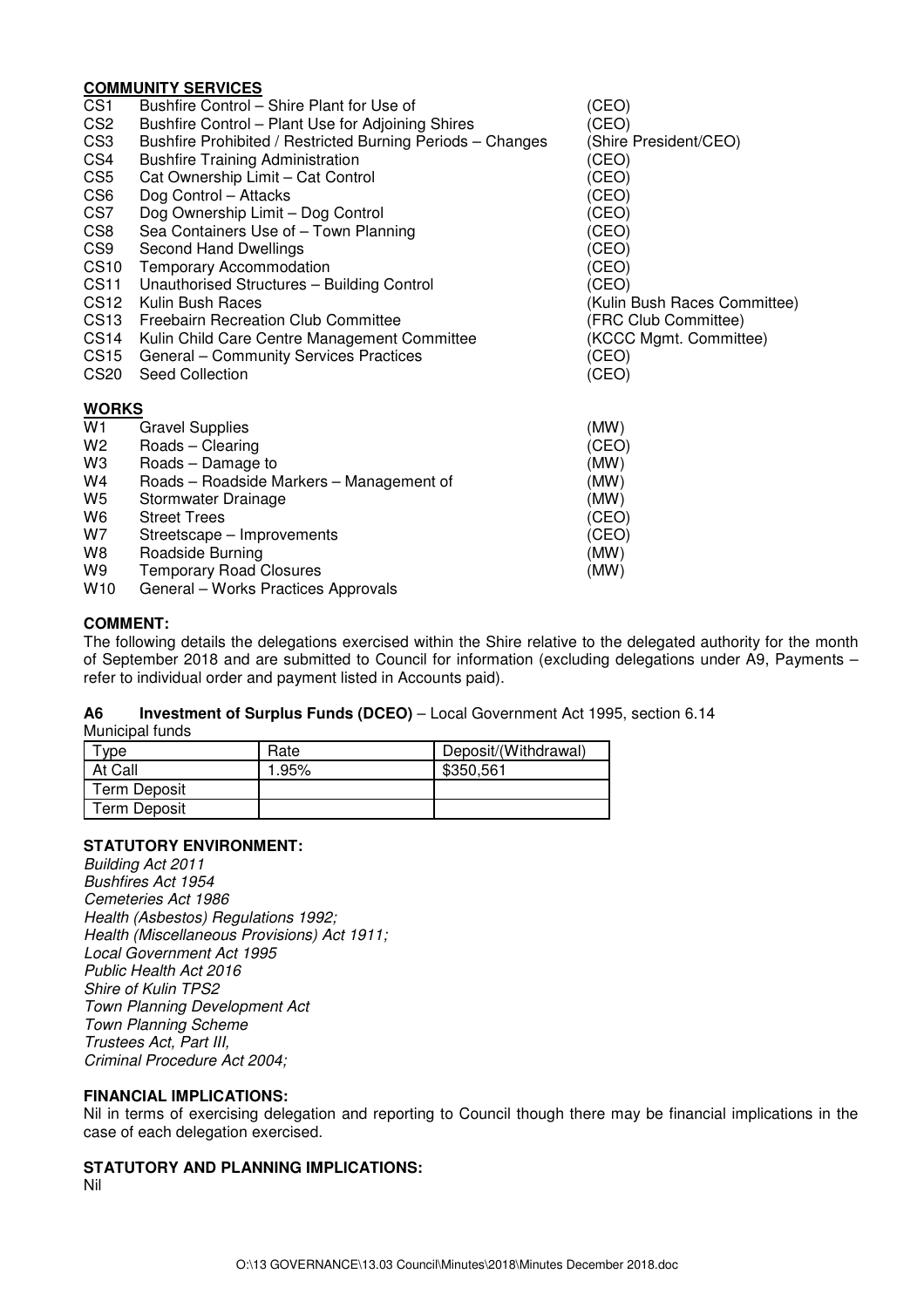## **POLICY IMPLICATIONS:**

There are no known policy implications relating to this report.

#### **COMMUNITY CONSULTATION:**

Nil

## **WORKFORCE IMPLICATIONS:**

Nil

### **OFFICER'S RECOMMENDATION:**

That Council receive the Delegation Exercised Report for November 2018.

## **VOTING REQUIREMENTS:**

Simple majority required.

## **11/1218**

**Moved Cr Duckworth Seconded Cr Robins that Council receive the Delegation Exercised Report for November 2018.** 

 **Carried 9/0** 

# **8 ELECTED MEMBERS MOTIONS OF WHICH PREVIOUS NOTICE HAS BEEN GIVEN**

Nil

# **9 NEW BUSINESS OF AN URGENT NATURE INTRODUCED BY DECISION OF MEETING**

# **9.1 Eastern Wheatbelt Biosecurity Group – Letter of Support**

| <b>NAME OF APPLICANT:</b>          | Cr Bowey |
|------------------------------------|----------|
| <b>RESPONSIBLE OFFICER:</b>        | CEO      |
| <b>FILE REFERENCE:</b>             | 11.04    |
| <b>AUTHOR:</b>                     | CEO      |
| <b>DISCLOSURE OF INTEREST: Nil</b> |          |

#### **SUMMARY:**

Jim Sullivan provided a report to Council during the Concept Forum on the recent AGM of the Eastern Wheatbelt Biosecurity Group ((EWBG) and gave information on how they are currently operating.

#### **COMMENT:**

During his report Jim explained that the EWBG receive \$93,000 per annum through Royalties for Regions funding, and that 2019 will be the final year of funding. Cr Bowey asked if there would be any chance of more funding in the future. As this is an unknown, it was suggested a letter of support be written to the Minister for Agriculture and Food.

**FINANCIAL IMPLICATIONS:**  Nil **STATUTORY AND TOWN PLANNING IMPLICATIONS:**  Nil **POLICY IMPLICATIONS:** Nil **COMMUNITY CONSULTATION:** Nil **WORKFORCE IMPLICATIONS:** Nil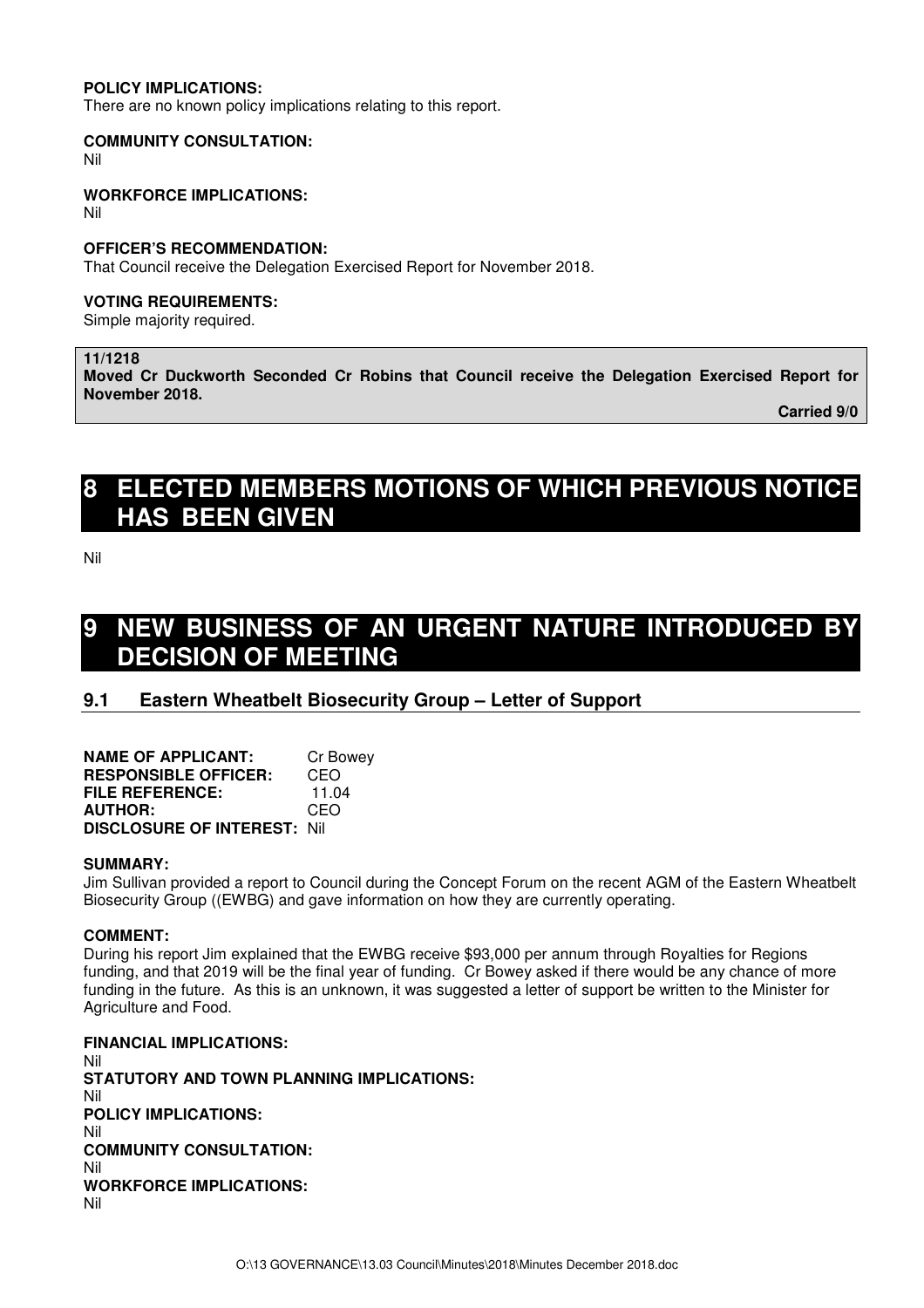#### **RECOMMENDATION:**

That Council send a letter to the Minister for Agriculture and Food offering their support to the Eastern Wheatbelt Biosecurity Group and request consideration to provide ongoing funding through Royalties for Regions beyond 2019.

### **VOTING REQUIREMENTS:**

Simple majority required.

#### **12/1218**

**Moved Cr Bowey Seconded Cr Smoker that Council send a letter to the Minister for Agriculture and Food offering their support to the Eastern Wheatbelt Biosecurity Group and request consideration to provide ongoing funding through Royalties for Regions beyond.** 

 **Carried 9/0** 

# **9.2 Minister for Water – Request for Reinstatement of Funding for Water Initiatives**

**NAME OF APPLICANT:** Cr Bowey **RESPONSIBLE OFFICER:** CEO **FILE REFERENCE:** 32.04 **AUTHOR:** CEO **DISCLOSURE OF INTEREST:** Nil

#### **SUMMARY:**

Council have for some time now been looking at increasing water storage in the Pingaring area and have undertaken works ourselves to try to drought proof our Shire, but need funding to achieve our goals. The Community Water Supply Program is no longer available (was up to \$100,000).

As funding for water initiatives has recently been cut, it would be optimal timing to write to the Minister for Water and explain Kulin's situation and request consideration be given to reinstating funding for water initiatives.

#### **COMMENT:**

Copies of the letter could also be sent to Rick Wilson - Federal Member for O'Connor; Peter Rundle - Member for Roe and Darren West – Member for Agricultural Region

## **FINANCIAL IMPLICATIONS:**

Nil **STATUTORY AND TOWN PLANNING IMPLICATIONS:**  Nil **POLICY IMPLICATIONS:** Nil **COMMUNITY CONSULTATION:** Nil **WORKFORCE IMPLICATIONS:** Nil

## **RECOMMENDATION:**

That Council write to the Minister for Water requesting that the Department give consideration to reinstatement funding for water initiatives.

#### **VOTING REQUIREMENTS:**

Simple majority required.

#### **13/1218**

**Moved Cr Bowey Seconded Cr Robins that Council Council write to the Minister for Water requesting that the Department give consideration to reinstatement funding for water initiatives.**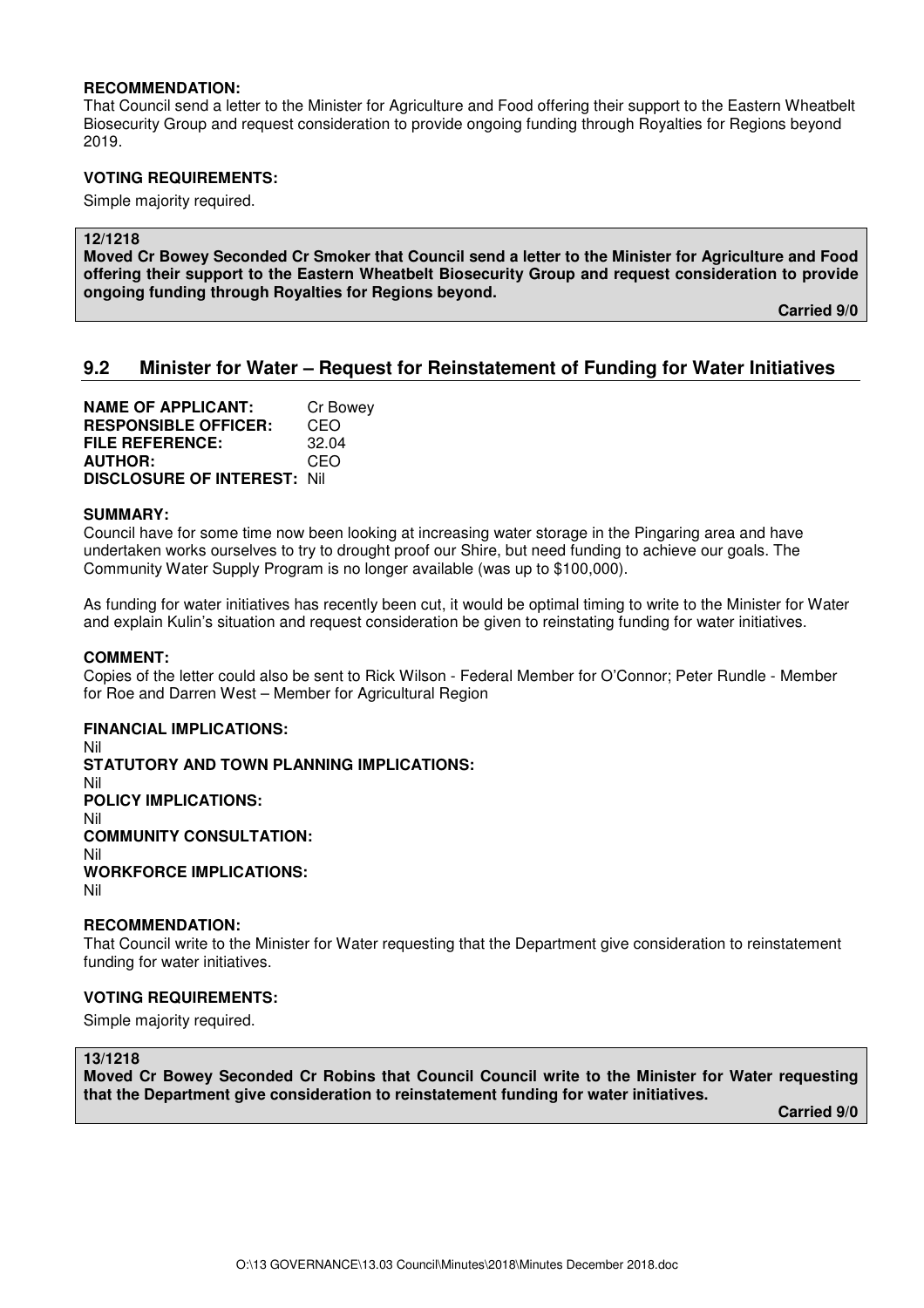| <b>NAME OF APPLICANT:</b>          | Works Manager |
|------------------------------------|---------------|
| <b>RESPONSIBLE OFFICER:</b>        | CEO           |
| <b>FILE REFERENCE:</b>             | 05.16         |
| <b>AUTHOR:</b>                     | CEO           |
| <b>DISCLOSURE OF INTEREST: Nil</b> |               |

### **SUMMARY:**

Plans for the proposed Crib Room at the Depot were provided to Councillors during Concept Forum, it is noted that T&R have not yet provided pricing on their design.

## **COMMENT:**

There is the option to either build a crib room on site (pending land becoming available) or to buy a transportable prefabricated building. If Council were to proceed with building a crib room, the time and availability of Ryan Brandis as Building Maintenance Officer needs to be considered.

## **FINANCIAL IMPLICATIONS:**

\$50,000 was original budgeted in depot upgrades for the construction of a chemical shed and the installation of a fire hydrant. Any additional expenditure will need to be formally approved by Council.

## **STATUTORY AND TOWN PLANNING IMPLICATIONS:**

Nil **POLICY IMPLICATIONS:** Nil **COMMUNITY CONSULTATION:** Nil **WORKFORCE IMPLICATIONS:** Nil

#### **RECOMMENDATION:**

That Council call tenders for the construction of a crib room at the Shire Depot.

## **VOTING REQUIREMENTS:**

Simple majority required.

#### **14/1218**

**Moved Cr Duckworth Seconded Cr McInnes that Council call tenders for the construction of a crib room at the Shire Depot.** 

**Carried 9/0** 

# **9.4 Disposal of 'Old' Shire Offices**

| <b>NAME OF APPLICANT:</b>          | Cr Robins |
|------------------------------------|-----------|
| <b>RESPONSIBLE OFFICER:</b>        | CEO       |
| <b>FILE REFERENCE:</b>             | 05.17     |
| <b>AUTHOR:</b>                     | CEO       |
| <b>DISCLOSURE OF INTEREST: Nil</b> |           |

#### **SUMMARY:**

Cr Robins has been speaking to Ben Whisson regarding the condition of the Old' Shire Offices and Ben's offer to purchase the transportable offices due to the condition of the office space he currently rents.

The overall condition of the old offices is not good and Cr Robins suggests that Council sell the building. He commented that Ben Whisson may in fact be interested in purchasing the building. – Cassi advised would need to change zoning as currently on crown reserve.

#### **COMMENT:**

Councillor Robins advised during the council meeting that he had been in discussion with Ben Whisson regarding his interest in purchasing the old administration offices. Ben Whisson currently conducts his business, Consult Ag, from the offices. Ben advised that he might be interested depending on the sale price Council would propose.